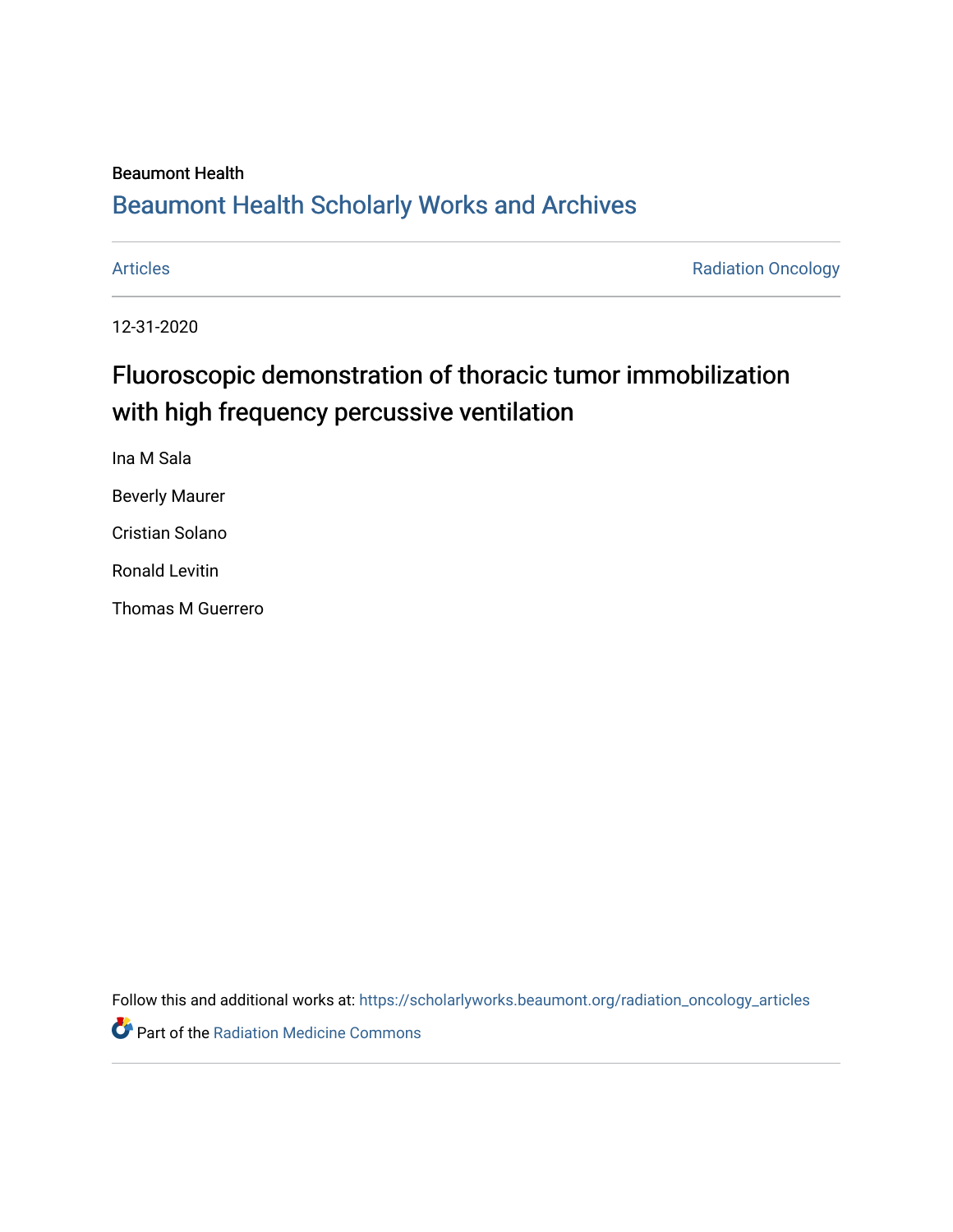**Research Article**

# **Fluoroscopic Demonstration of Thoracic Tumor Immobilization with High Frequency Percussive Ventilation**

### **Ina M Sala1,2\*, Beverly Maurer3, Cristian Solano4, Ronald Levitin<sup>1</sup> and Thomas M. Guerrero1,4**

**\*Corresponding author:** Ina Marina Sala

**Address:** <sup>1</sup>Yale University School of Medicine, Department of Therapeutic Radiology, New Haven, CT, USA; <sup>2</sup>Wayne State University School of Medicine, Karmanos Cancer Center, Detroit, MI, USA; <sup>3</sup>William Beaumont Hospital, Department of Pulmonary Physiology, Royal Oak, MI, USA; <sup>4</sup>Oakland University William Beaumont School of Medicine, Rochester, MI, USA

**e-mail** Ina.sala@yale.edu

**Received:** 27 October 2020; **Accepted:** 02 November 2020

#### **ABSTRACT**

**Purpose:** The purpose of this first-in-man study is to directly measure thoracic tumor immobilization by high frequency percussive ventilation (HFPV).

**Methods:** In an IRB approved protocol (IRB # 2017-046) we screened patients with conspicuous lung tumors that exhibited motion >10 mm to undergo kV fluoroscopy with HFPV. Two sets of consecutive AP (anterior posterior) fluoroscopy frames were acquired during multiple breathing cycles for free- and HFPV- breathing. All images were acquired using our kV source/panel of the therapeutic linear accelerator. Percussions were delivered via the intrapulmonary percussive ventilation device (IPV-2C) and phasitron (Percussionaire Corp., Sagle, Idaho). The baseline settings for the IPV-2C (pressure, frequency, CPAP and inspiration time) were set during an initial training session, but minor adjustments were made prior to imaging at the direction and comfort of the patient.

**Results:** Patient recruited was a 69 y.o. female with stage IB (cT2a, cN0, cM0) adenocarcinoma of the LLL with lepidic and acinar growth pattern. She experienced slight discomfort lying flat on the treatment table, however successfully completed HFPV. Peak-to-peak tumor motion during 4DCT sim was 11.0 mm, however patient had already received 4x 10Gy fractions of SBRT when enrolled in the study, and therefore peak-to-peak motion during free-breathing measured with fluoroscopy, at the time of the study, was 6.2 mm. Subsequently, peak-to-peak motion measured with fluoroscopy during HFPV was at 2.7 mm. This resulted in a 57 % tumor motion reduction.

**Conclusion:** In this first-in-man study, we have shown that HFPV is a novel respiratory motion technique that can significantly reduce tumor motion.

*Keywords: HFPV, Tumor Motion Reduction, Respiratory Motion, First-In-Man, Direct Thoracic Tumor Immobilization, Percussive Ventilation*

#### **Introduction**

High frequency percussive ventilation (HFPV) is a novel immobilization technique that utilizes high frequency low tidal volume ventilation to produce endotracheal percussion (Salim and Martin, 2005; Allan *et al*., 2010). The device is an adaptation of a pneumatic high frequency ventilator in which high flow jets of gas are delivered to the airways by a flow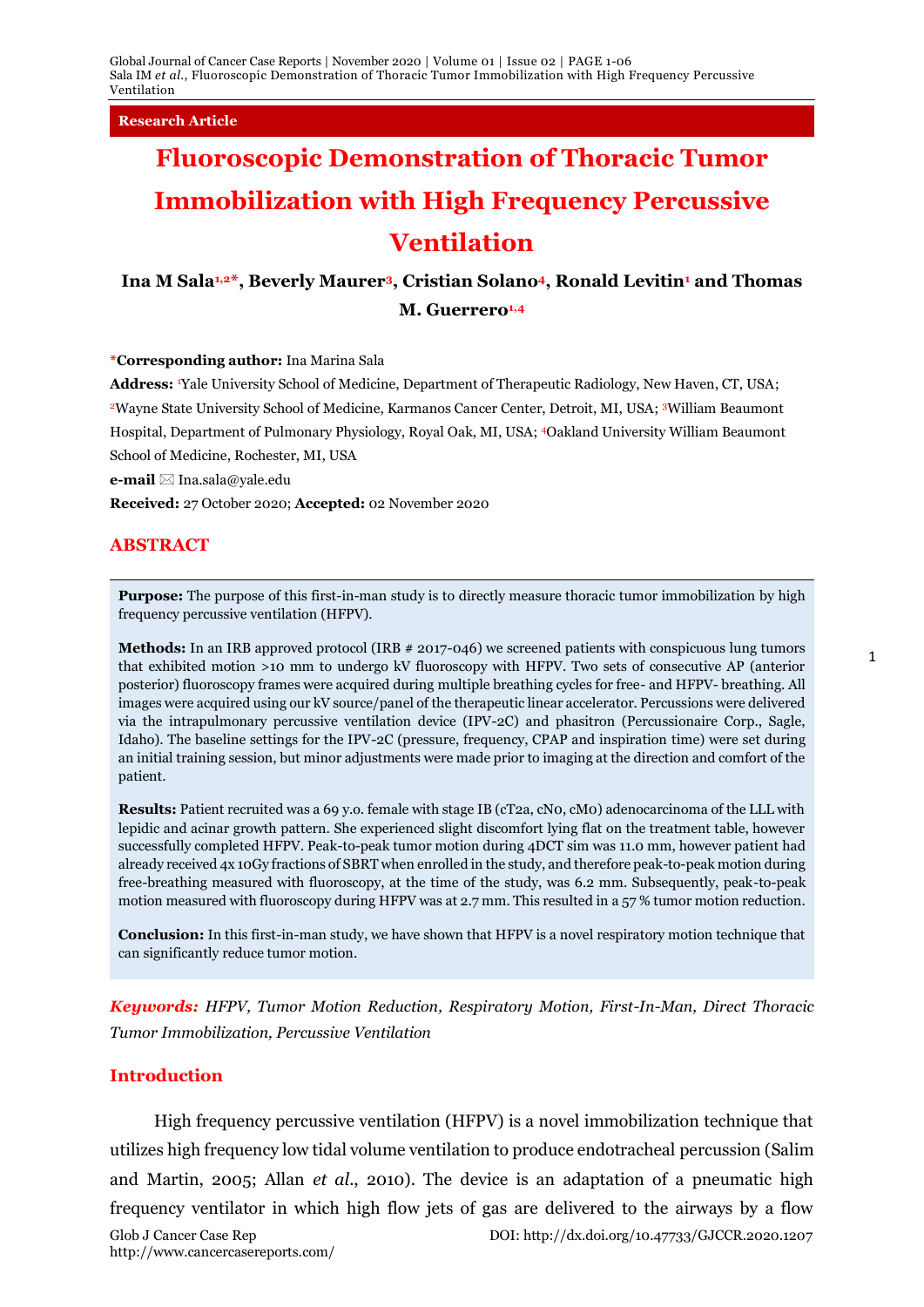Global Journal of Cancer Case Reports | November 2020 | Volume 01 | Issue 02 | PAGE 1-06 Sala IM *et al*., Fluoroscopic Demonstration of Thoracic Tumor Immobilization with High Frequency Percussive Ventilation

interrupter called a Phasitron. Activation of the venturi system within the Phasitron creates bursts of gas at frequencies of 100 to 400 bursts per minute within a tightly controlled ratio of gas delivery and passive exhalation. The device is medically used for mobilization and clearance of pulmonary secretions. HFPV improves oxygenation versus conventional ventilation, with no barotrauma, in patients with acute respiratory distress syndrome (Spapen *et al*., 2014; Gallagher *et al*., 1989).

Previously, in an IRB approved study (IRB# 2017-046), we evaluated HFPV for chest wall motion immobilization (Sala *et al*., 2019). We found volunteers tolerated the HFPV for varying lengths of time – from a few to tens of minutes. A sample trace of the thoracic wall motion from our study is shown in Fig. 1. In that study, we reported significant reduction in chest wall motion after initiation of percussive ventilation (mean: > 60%) as well as high duty cycle (mean: > 80%).



**Figure 1:** Sample trace of the thoracic wall motion. HFPV indicates the chest wall motion during HFPV and Free indicates the chest wall motion during free breathing as well as the initial peak at onset of HFPV

Recently, high frequency percussive ventilation (HFPV) was reported for immobilization of thoracic tumors for imaging (Prior, 2016) and stereotactic body radiotherapy (SBRT) (Peguret *et al*., 2016). In Peguret's SBRT study, thoracic tumor respiratory motion was inferred from changes in the chest diameter measured by an Anzai respiratory belt (ANZAI Medical Co, Tokyo, Japan). There were patients who could not tolerate percussive ventilation assisted breath-holds for greater than 10 to 15 seconds. That preliminary study provided no direct evidence of tumor motion reduction. Filling this gap in knowledge is an important consideration before moving HFPV into clinical practice for tumor immobilization.

In this first-in-man clinical case study, we combined HFPV and fluoroscopy to directly visualize and quantify tumor motion.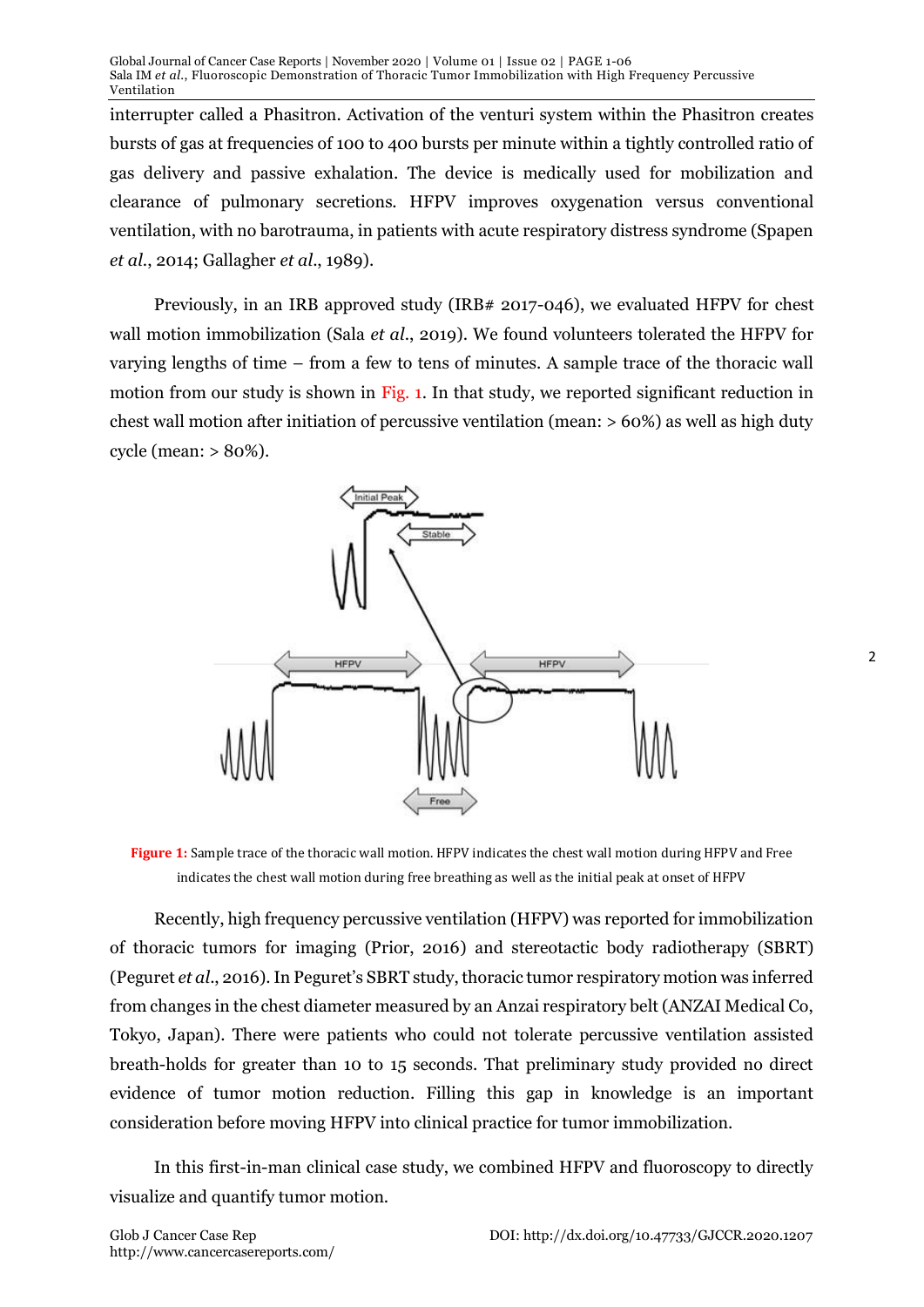#### **Material and Methods**

#### *Patient Selection*

Any patient with conspicuous (visible on projection x-ray, e.g. CT scout AP projection) lung tumors that exhibited  $\geq 10$  mm motion on their standard of care treatment planning 4DCT was recruited for this study. Between December 2018 and July 2019, we screened a total of 105 lung patients. Of which 27 had conspicuous tumors that moved >10 mm. Of the twenty-seven, seven had COPD FEV1 (Forced Expiratory Volume) score <50 percentile which automatically excluded them from the study. One was under the age of 18, which also excluded them from the study. Eighteen declined for personal reasons. Only one patient accepted and underwent fluoroscopy with HFPV. The patient was a 69 year old female with Stage IB (cT2a, cNo, cMo) adenocarcinoma of the LLL (left lower lobe) with lepidic and acinar growth pattern (Fig. 2).



**Figure 2:** Tumor location

#### *Procedural Workflow*

Prior to fluoroscopy, the patient underwent an initial 30-minute training session to become acclimated with the high frequency percussive ventilation technique. The patient was connected to the intrapulmonary percussive ventilation (IPV-2C) device (Percussionaire Corp., Sagle, Idaho) through the Phasitron and the Fischer & Paykel Oracle 452 CPAP (Fischer and Paykel Healthcare, Auckland, New Zealand) interface. The patient was then transferred to the treatment room where she was setup supine using her three-point isocenter tattoos with a cushion under her knees for comfort and arms above her head. We acquired two sets of consecutive fluoroscopy frames during multiple breathing cycles. One set was acquired while the patient was freely breathing and the other approximately 10 seconds post HFPV initiation. The settings of the Percussionaire IPV-2C (pressure, frequency, CPAP, inspiration time) were set by a certified respiratory therapist, but at the direction and comfort of the patient.

http://www.cancercasereports.com/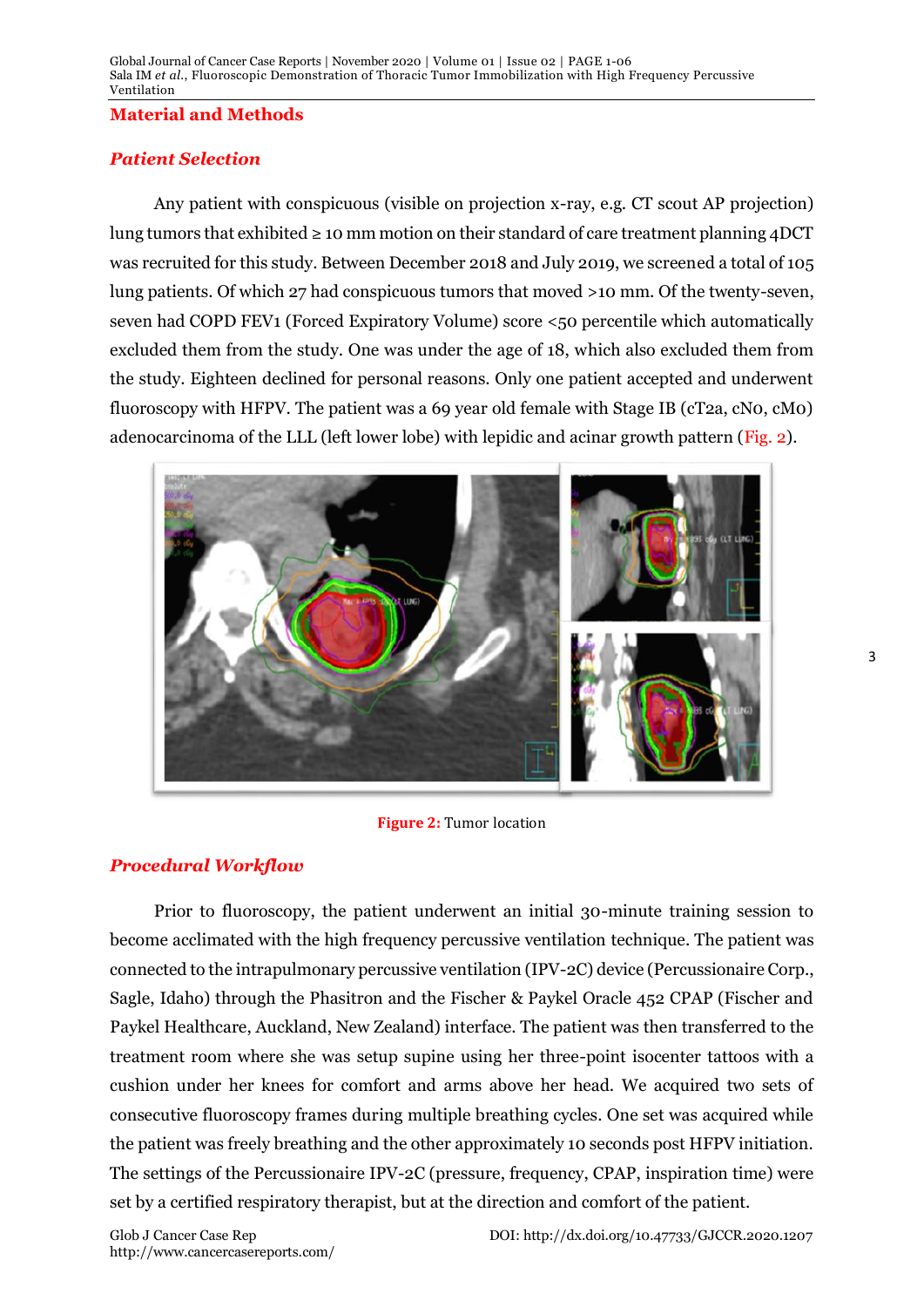Global Journal of Cancer Case Reports | November 2020 | Volume 01 | Issue 02 | PAGE 1-06 Sala IM *et al*., Fluoroscopic Demonstration of Thoracic Tumor Immobilization with High Frequency Percussive Ventilation

All fluoroscopy images were acquired in the AP (Anterior Posterior) direction with the gantry positioned at 270 degrees. Images were acquired with kV=120, mA=25, ms=40 and SFOV (Small Field of View) and a frame rate of 5.5 frames/second. The size of the images was 512x512x16bit with a Horizontal and Vertical resolution of 0.518 mm/pixel. Two points were selected in the target and traced along each fluoroscopy frame.

#### *Study Oversight*

Patient was enrolled in the study following IRB approval (#2017 046). Informed consent and authorization document specific to the study were provided and registration into the study was performed after the completion of pre-treatment evaluation and verification of the inclusion and exclusion criteria.

#### **Results**

A total of 92 fluoroscopy frames were acquired while the patient was in free breathing and 147 in HFPV. Patient had prior history of COPD and was unable to tolerate a peak pressure higher than 12 cmH2O, whereas the healthy volunteers reported in our initial study (Sala *et al*., 2019) tolerated between 20-22 cmH2O. A few of the fluoroscopy frames with contours of the tumor motion visualized during free- and HFPV breathing is shown in **Fig. 3**.



**Figure 3:** Green contour represent the target in free breathing and red in HFPV for inhale, mid and exhale position. Far right: overlay of the max and min contour for free-(green) and HFPV- (red) breathing.

A graph representation of points A and B traced along each frame is shown in Fig. 4. Time 0 to 100 represents target motion during free breathing and time 100 to 230 target motion during HFPV.

http://www.cancercasereports.com/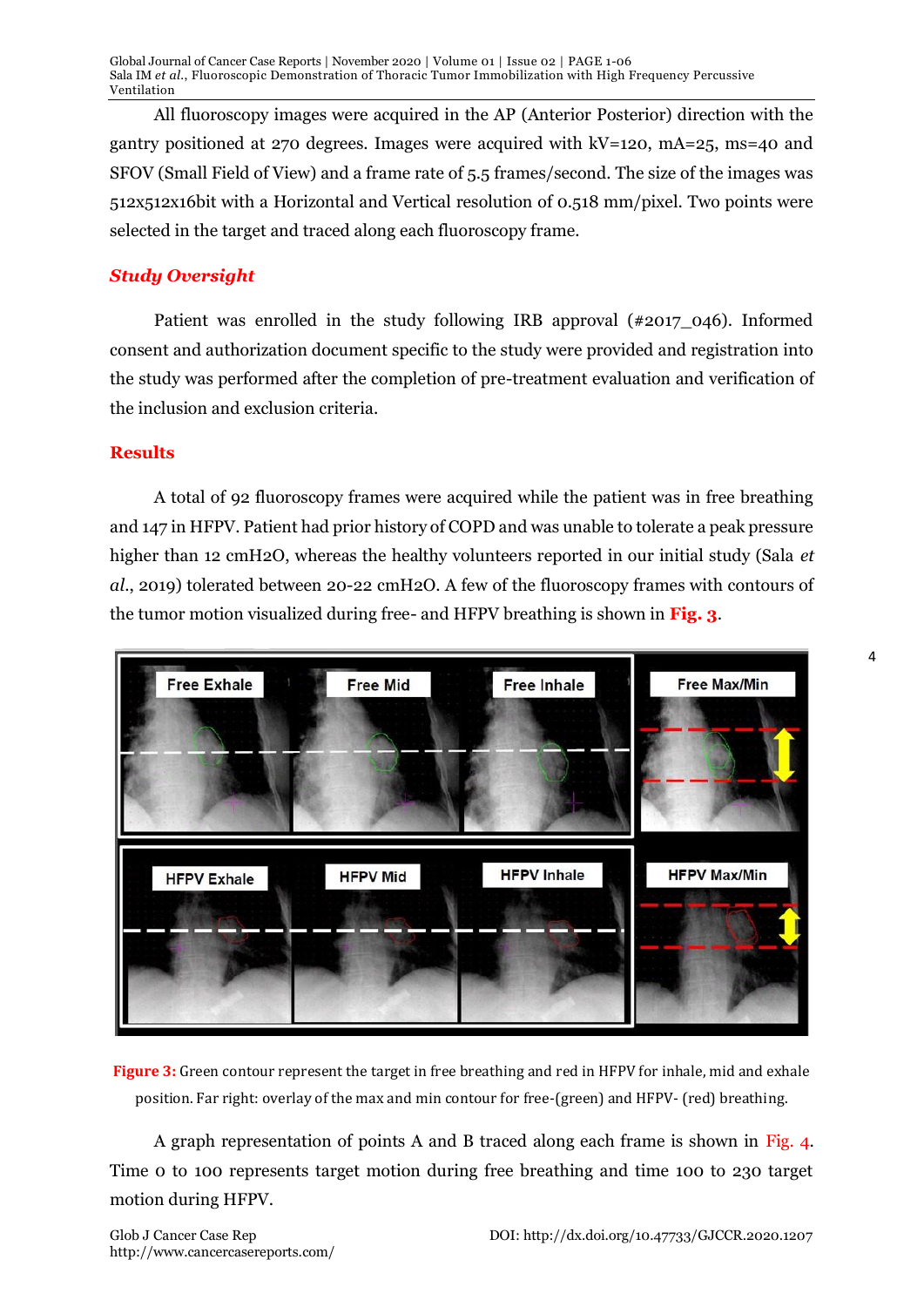Global Journal of Cancer Case Reports | November 2020 | Volume 01 | Issue 02 | PAGE 1-06 Sala IM *et al*., Fluoroscopic Demonstration of Thoracic Tumor Immobilization with High Frequency Percussive Ventilation



**Figure 4:** Direct Tumor Motion Graph. Point 1 and 2 represent two different points within the tumor.

The mean peak-to-peak motion for free breathing for both points was 6.2 mm (slightly lower than 11.0 mm measured during 4DCT). The mean peak-to-peak motion for HFPV breathing for both points was 2.7 mm. Therefore, the mean reduction in tumor motion while in HFPV, for both selected points, was at 57 %. The relative % reduction is comparable to the results found in our initial chest wall study (Sala *et al*., 2019).

#### **Discussion**

Providing consistent and direct tumor motion control is critical in escalating delivery doses, while maintaining good sparing of the healthy tissue. In this first-in-man study, we show a direct tumor motion reduction of 57 % that was consistently maintained for longer periods of time (minutes) than a typical breath-hold. Although patients last reported FEV1 score was in the normal range (>50 %), the patient had previous history of COPD which might have hampered our ability to maintain a pressure of 20 cmH2O, like that seen in our volunteer cohort (Sala *et al*., 2019). However, even with the low peak pressure of 12 cmH2O motion was drastically reduced relative to patients' free breathing.

Tumor motion recorded during the 4DCT simulation was about 11.0 mm however; free breathing motion during fluoroscopy was approximately 6.2 mm. We attributed this difference to the 4x10 Gy SBRT fractions that the patient had already received as part of her care, prior to this fluoroscopy study. We believe that tumor size/motion might have changed from what was initially recorded during the 4DCT session.

In this study we did not evaluate prolonged HFPV times that the patient could've tolerated, but rather acquired several hundred fluoroscopic frames that would allow us to calculate direct tumor motion. Patient was however comfortable with the device and the length of time that she was in HFPV ( $\sim$ 5 minutes).